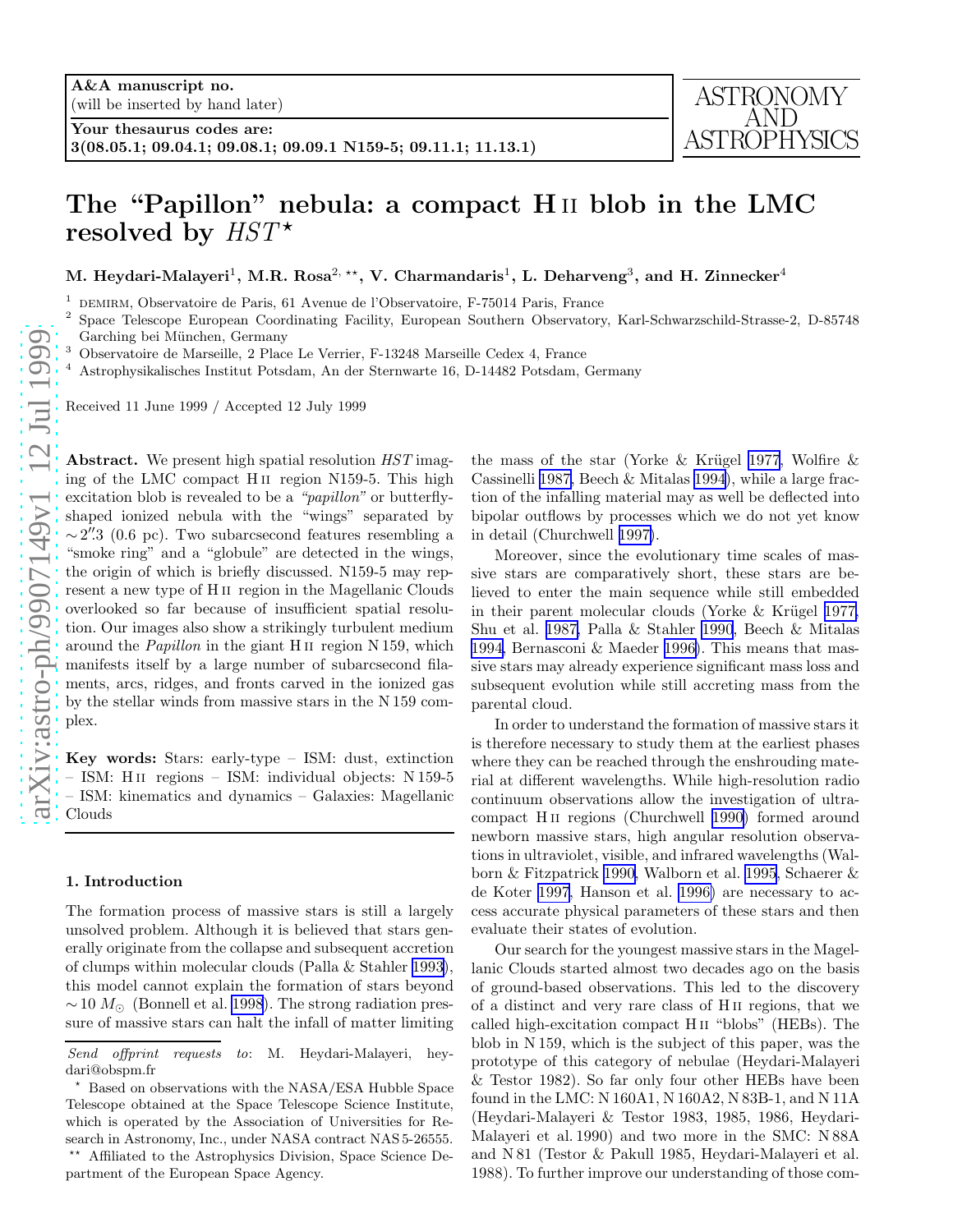pact H ii regions and overcome the difficulties related to their small size, we used the superior resolving power of HST to image N 81 and N 88A, in the SMC, as well as N 159-5 in the LMC. The analysis and discussion for the first two objects was presented by Heydari-Malayeri et al. ([1999a,1999b](#page-4-0), hereafter Papers I and II respectively).

In the present paper we study our third  $HST$  target, the LMC blob N 159-5. This object lies in the H ii complex N 159 (Henize [1956\)](#page-4-0), situated some  $30' (\sim 500 \text{ pc})$  south of 30 Dor. N 159 is associated with one of the most important concentrations of molecular gas in the LMC (Johansson et al. [1998](#page-4-0) and references therein) and contains several signposts of ongoing star formation (cocoon stars, IR sources, masers). N 159-5 is the name given by Heydari-Malayeri  $\&$ Testor ([1982\)](#page-4-0) to a compact H II region of size  $\sim 6'' (1.5 \text{ pc})$ with high excitation ([O III]/H $\beta$  = 8) and suffering a considerable extinction of  $A_V = 5$  mag as derived from H $\beta$ and radio continuum (Heydari-Malayeri & Testor [1985\)](#page-4-0). They also showed that the chemical composition of the object is compatible with that of typical LMC H ii regions. Israel & Koornneef ([1988\)](#page-4-0) detected near-IR molecular hydrogen emission towards the object, partly shocked and partly radiatively excited. They also confirmed the high extinction of the object from a comparison of  $\text{Br }\gamma$  and  $H\beta$  and estimated that N 159-5 contributes ~ 25% to the total flux of the IRAS source LMC 1518 (Israel & Koorn-neef [1991](#page-4-0)). More recently, Comerón  $\&$  Claes ([1998\)](#page-4-0) used ISOCAM to obtain an image of N 159-5 at  $15 \mu m$ . Similarly, Hunt & Whiteoak [\(1994](#page-4-0)) used the Australia Telescope Compact Array (ATCA) to obtain the highest angular resolution radio continuum observations in existence of N 159-5 (beam  $8''\!\!.3 \times 7''\!\!.4$ ). However, none of these observations were able to resolve N 159-5.

# 2. Observations

The observations of N 159-5 described in this paper were obtained with the Wide Field Planetary Camera (WFPC2) on board the HST on September 5, 1998 as part of the project GO 6535. We used several wide- and narrowband filters (F300W, F467M, F410M, F547M, F469N, F487N, F502N, F656N, F814W) to image the stellar population as well as the ionized gas. The observational techniques, exposure times, and reduction procedures are similar to those explained in detail in Paper I.

### 3. Results

## 3.1. Morphology

In Fig. [1](#page-2-0) we present the WFPC2 image of the eastern part of the giant H ii region N 159. This image reveals a very turbulent medium in which ionized subarcsecond structures are interwoven with fine absorption features. A large number of filaments, arcs, ridges, and fronts are clearly visible. In the south-western part of Fig. [1,](#page-2-0) we note a relatively large, high excitation ridge bordering a remarkable cavity  $\sim$  25" ( $\sim$  6 pc) in size. Another conspicuous cavity lies in the northern part of the image. These are most probably created by strong winds of massive stars. Moreover, a salient, dark gulf running westward into N 159 cuts the glowing gas in that direction and as it advances takes a filamentary appearance. A comparison with the CO map of Johansson et al. [\(1998](#page-4-0)) indicates that this absorption is due to the molecular cloud N 159-E.

The H<sub>II</sub> blob N 159-5 stands out as a prominent high excitation compact nebula in the center of the WFPC2 field (Fig. [1](#page-2-0)), at the edge of two distinct absorption lanes of size  $\sim 3'' \times 13''$  ( $\sim 0.8 \times 3.3$  pc).

The most important result of our WFPC2 observations is shown in the inset of Fig. [1,](#page-2-0) namely the N159-5 blob resolved for the first time. In fact N 159-5 consists of two distinct ionized components separated by a low brightness zone the eastern border of which has a sharp front. The overall shape of N 159-5 is reminiscent of a butterfly or *papillon* in French.<sup>1</sup> The centers of the two wings are  $\sim$  2".3 (0.6 pc) apart. The brightest part of the right wing appears as a "smoke ring" or a doughnut with a projected radius of  $\sim$  0".6 (0.14 pc). The left wing is characterized by a very bright "globule" of radius ∼ 0 ′′.4 (0.1 pc) to which are linked several bright stripes all parallel and directed towards the central sharp front.

An obvious questions is: where is (are) the ionizing star(s) of N159-5? No conspicuous stars can be detected within the Papillon itself, although its overall high excitation and morphology require the source of ionization to be very close to the center of this structure. A faint star of  $y = 17.9$  mag can be seen between the two wings (Fig. [1,](#page-2-0) inset) and may well be the major source of ionization, heavily obscured by foreground dust. At least three more stars weaker than  $y \sim 20$  mag are detected (not visible in Fig. [1\)](#page-2-0), two of them lying in the brightest parts of the smoke ring and one towards the other wing, east of the front. No star is detected towards the globule.

### 3.2. Nebular reddening

The  $HST$  observations allow us to study the spatial variation of the extinction in the direction of the Papillon nebula. The  $H\alpha/H\beta$  ratio is high in both wings (Fig. [2a](#page-3-0)), varying between 5 and 10, corresponding to a visual extinction  $A_V$  between 1.5 and 3.5 mag, if the LMC inter-stellar reddening law is used (Prévot et al. [1984\)](#page-4-0). The extinction towards the zone separating the two wings also shows comparable ratios. The  $H\alpha/H\beta$  map was used to de-redden the  $H\beta$  flux on a pixel to pixel basis.

<sup>&</sup>lt;sup>1</sup> The term "butterfly" is already used to designate several planetary nebulae in our Galaxy: M 76, M2-9, NGC 6302, NGC 2440, and PN G010.8+18.0. It has also recently been used to describe the K-L nebula (see Sect. 4).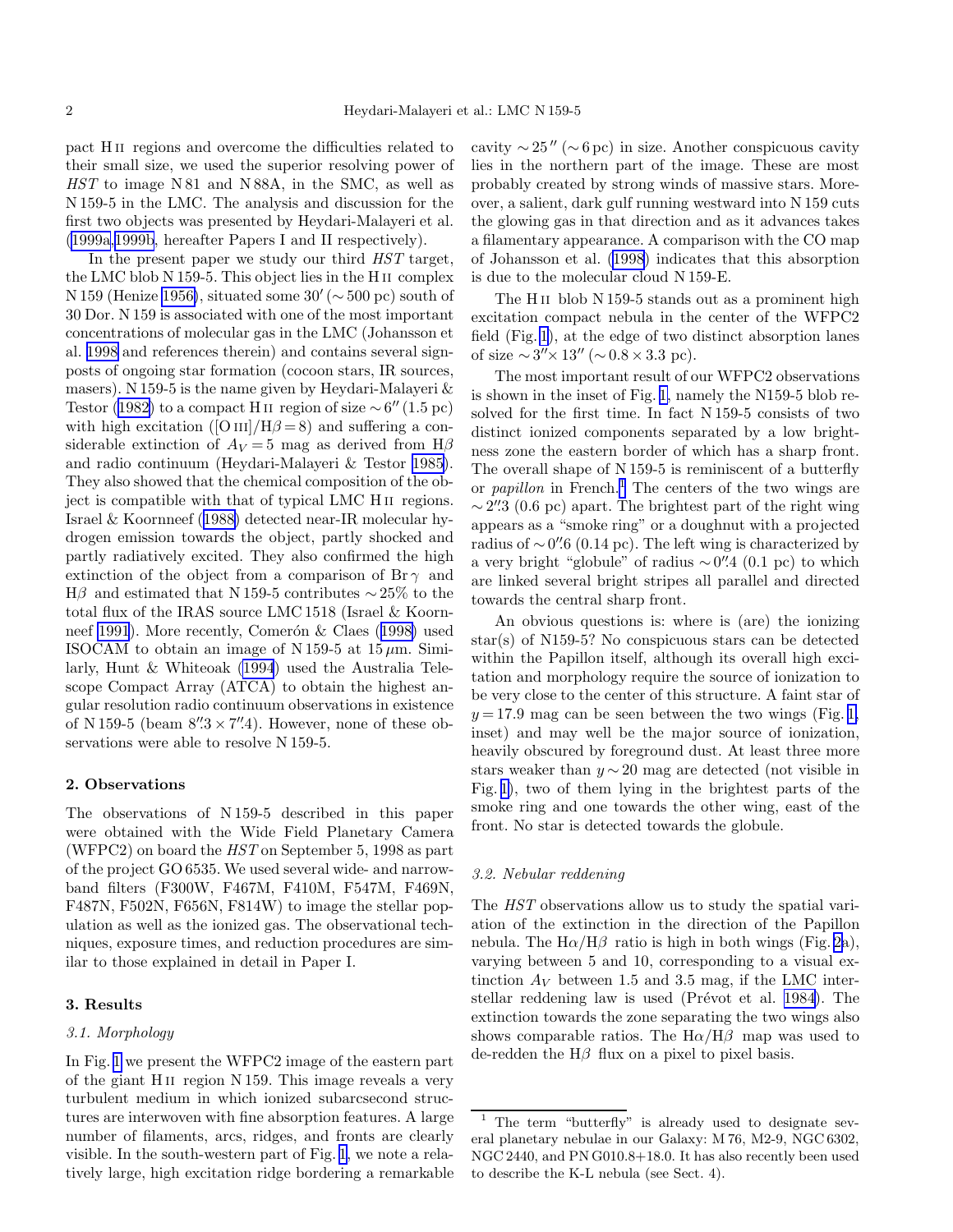<span id="page-2-0"></span>

Fig. 1. A "true color" composite image of the LMC H II region N 159 as seen by WFPC2, based on images taken with filters H $\alpha$  (red), [O III] (green), and H $\beta$  (blue). The N 159-5 "blob" is the high excitation compact object lying in the center of the smaller PC frame. Note how the hardness of the radiation field varies from north to south across the image. The yellowish colors represent higher excitation gas as traced by the [O III] emission line and are mainly found in the giant ridge in the southern part of N 159 and in the blob. In the northern part the emission is principally due to relatively lower energy H $\alpha$  photons. inset:A false color image of N 159-5 in H $\alpha$  showing the internal morphology of the butterfly-shaped H ii region. Field size  $\sim 5'' \times 5'' (1.3 \times 1.3 \text{ pc}).$ 

# 3.3. Ionized gas emission

The [O III]  $\lambda$  5007/H $\beta$  map also displays the butterfly-like structure (Fig. [2](#page-3-0)b) with line ratios varying between 3.5

and 8. The band separating the wings has overall smaller values. A comparison of the [O III] and  $H\alpha$  images shows that the Papillon has the same size and morphology in both filters. This suggests a hard radiation field in which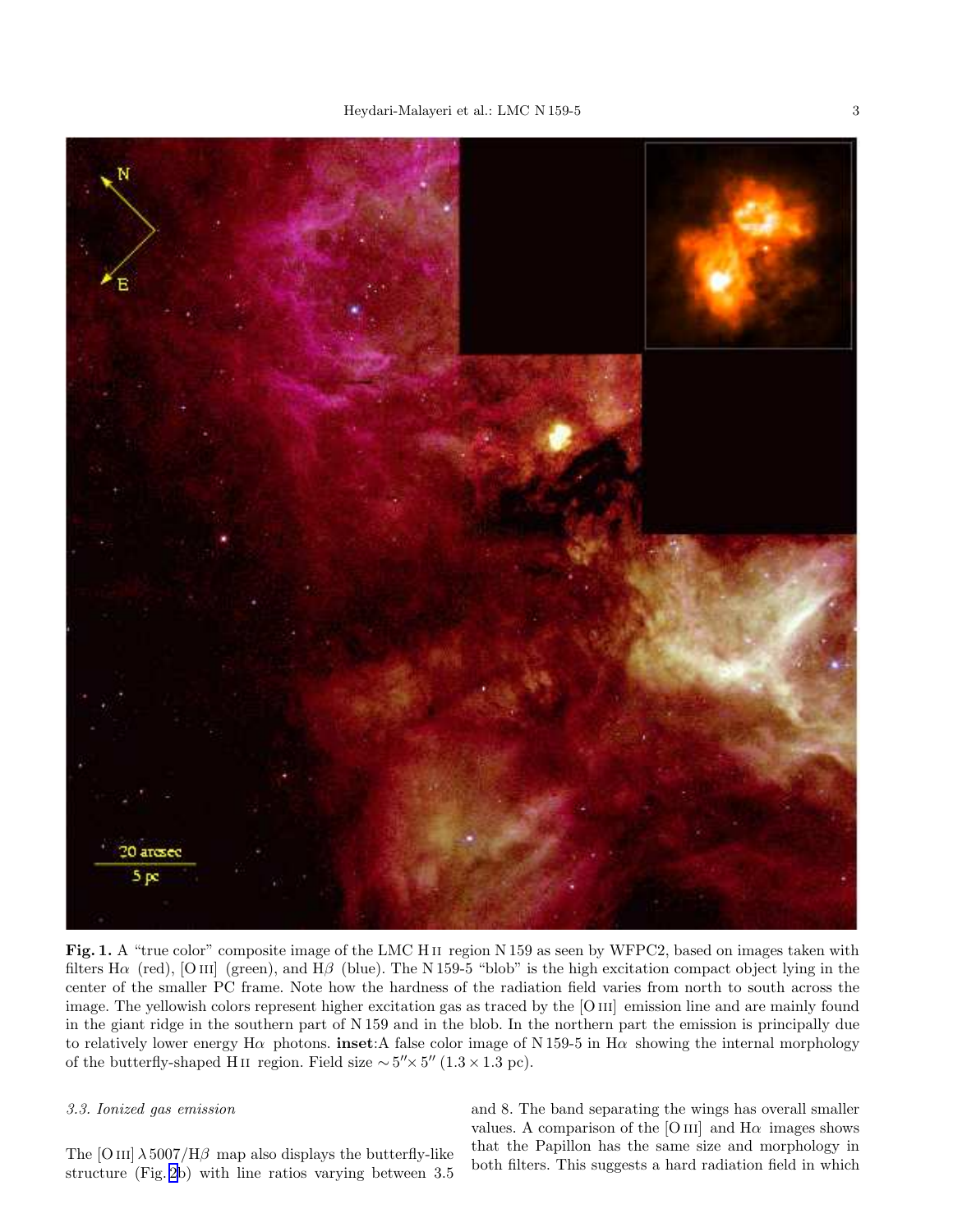<span id="page-3-0"></span>

Fig. 2. Spatial variation of the extinction and ionization across N 159-5. a) The  $H\alpha/H\beta$  ratio varies between 5 and 10 corresponding to a visual extinction between 1.5 and 3.5 mag. b) The [O III]  $\lambda$  5007/H $\beta$  varies between 3.5 and 8. The field size and orientation of both frames are identical to the inset of Fig. [1.](#page-2-0)

the high excitation  $O^{++}$  ions occupy the same zone as the ionized hydrogen. A simple calculation (Paper II) shows that almost all oxygen atoms are doubly ionized.

We measure a total H $\beta$  flux F(H $\beta$ ) = 2.68 × 10<sup>-13</sup> erg cm<sup>-2</sup>s<sup>-1</sup> above  $3\sigma$  level for both wings (accurate to  $\sim$ 3%). Correcting for the extinction (Sect. 3.2) gives  $F_0 = 5.35 \times 10^{-12}$  erg cm<sup>-2</sup>s<sup>-1</sup>. The flux is not equally distributed between the two wings since  $\sim 60\%$  is generated by the eastern wing (globule), whereas the western wing (smoke ring) contributes by  $\sim$  40%.

A Lyman continuum flux of  $N_L = 4.17 \times 10^{48}$  photons s<sup>-1</sup> can be derived for the whole N 159-5 taking  $T_e = 10\,500\,\mathrm{K}$  (Heydari-Malayeri & Testor [1985\)](#page-4-0), assuming a distance of 55 kpc, and considering that the H ii region is ionization-bounded. A single O8V star can account for this ionizing flux (Vacca et al. [1996,](#page-4-0) Schaerer & de Koter [1997\)](#page-4-0). However, this should be viewed as a lower limit, since the region is probably not ionization-bounded.

## 4. Discussion and concluding remarks

The three Magellanic Cloud blobs studied so far with HST (N 81, N 88A, and N 159-5) represent very young massive stars leaving their natal molecular clouds. While N 81 is a rather isolated starburst, N 88A and N 159-5 are formed in richer regions of gas where a preceding generation of massive stars has taken place. Being very young, these two regions are also similar in that they are heavily affected by dust. In spite of these similarities, N 159-5 has a bewildering morphology which is seen neither in the other blobs, nor, generally speaking, in any of the known Magellanic Cloud H ii regions. The global morphology of the Papillon and more especially the presence of peculiar fine structure features in the wings make this object a unique H ii region in the LMC. It is also the first bipolar nebula indicating young massive star formation in an outer galaxy. In this respect the Papillon may even represent a new type of very

young H ii region in the Magellanic Clouds overlooked so far because of insufficient spatial resolution.

Even though high resolution spectroscopy would be necessary for a conclusive picture of the Papillon's nature, the parallel ray-like features of the globule as well as the smoke ring strongly suggest a dynamical origin. Several observational facts also advocate a common process for the formation of these two compact features: their proximity (∼ 2 ′′.3), their location in a distinct, more diffuse nebular structure, and the uniqueness of the phenomenon in the large field of the N 159 complex. In order to explain the observed morphology of N 159-5, two different models can be envisaged.

1) We are looking at a bipolar region produced by strong stellar wind of hot star(s) hidden behind the central absorption zone. It has been shown that in hot, rotating stars the mass loss rate is much larger at the poles than at the equator (Maeder 1999). This model can account for the high excitation of the two wings, as well as the global bipolar morphology. Although we cannot yet firmly advocate a bipolar phenomenon, we underline the morphological similarity between the Papillon and the high resolution image of Kleinmann-Low nebula in Orion recently obtained with the Subaru 8.3 m telescope at  $2.12 \mu m$  (Subaru team 1999). This image shows a butterfly-shaped exploding area produced by the wind of a young cluster of stars, among which IRc2, a particularly active star estimated to have a mass over  $30 M_{\odot}$ . However, this model does not explain the smoke ring neither the parallel stripes.

One may also compare N 159-5 with the well-studied Galactic H ii region Sh 106 which has a prominent bipolar shape, marvellously shown in an  $HST$  H $\alpha$  image (Bally et al. [1998](#page-4-0) and references therein). Its exciting star is hidden in the absorption region between the two lobes where extinction amounts to 20 mag in the visual. The southern lobe is much brighter than the northern one because it is blueshifted, while the other is expanding away from the observer. Also, both lobes get gradually fainter in their external parts. However, we do not see such global trends in N 159-5 and, more importantly, no smoke ring or globule features are present in Sh 106.

2) Alternatively, N 159-5 may represent two close but distinct nebulae each with its own massive star providing a high excitation for the ionized gas. In this possibility, the globule may be a bow shock created by an O star with a powerful stellar wind moving at speeds of  $\sim$  10 km s<sup>−</sup><sup>1</sup> through the molecular cloud (models of Van Buren & Mac Low [1992](#page-4-0) and references therein). The presence of the parallel rays and the sharp front make this explanation attractive. Since no stars are detected towards the globule, we may speculate that the star is hidden behind the bow shock/globule that is heading towards the observer. As for the smoke ring, it may be due to the interaction of a stellar wind from a central star with the surrounding medium creating a bubble structure. If this is the case, the mass loss should be important, comparable to that observed